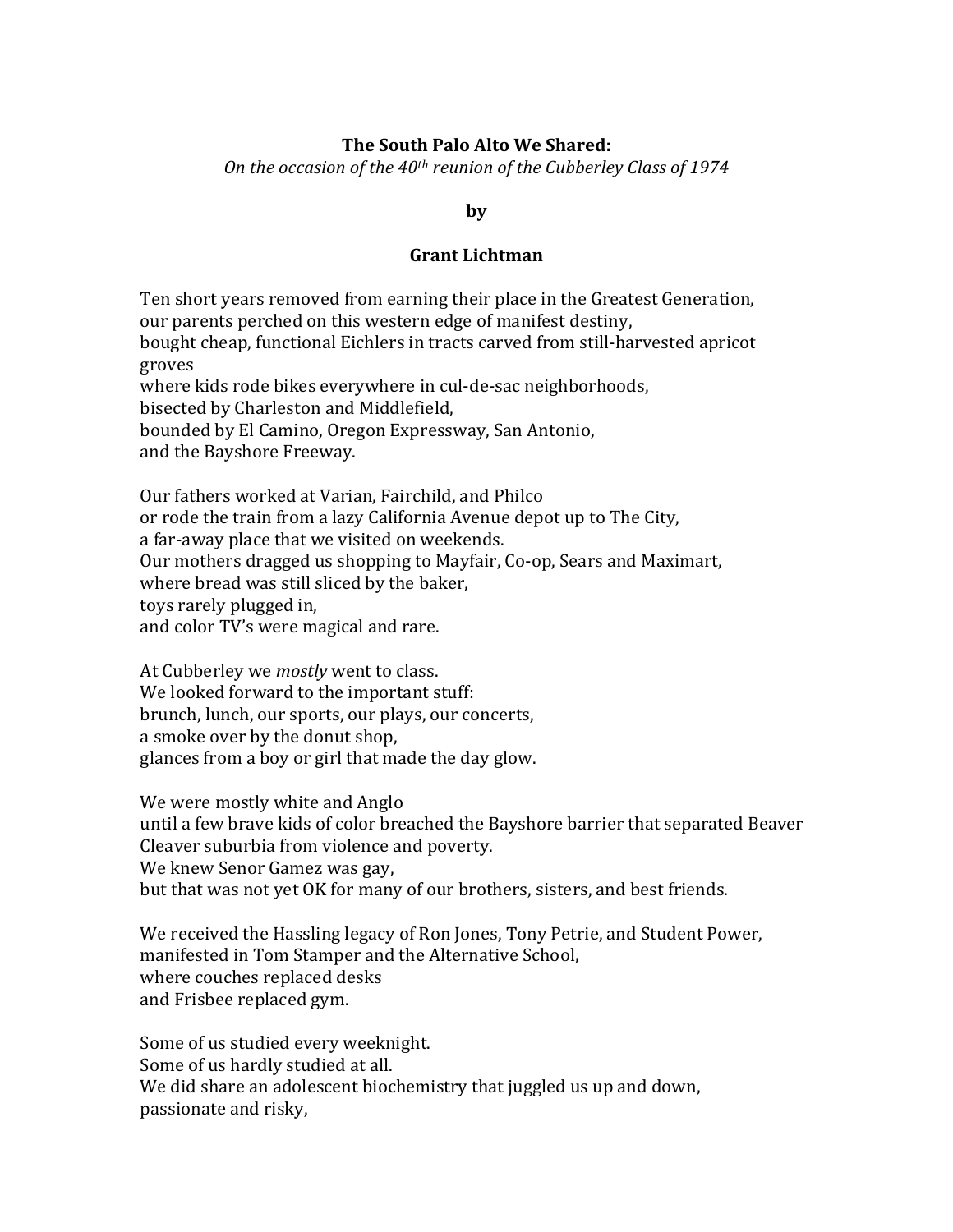insightful and stupid, mean spirited and kind... sometimes all in a single week or night or day.

We came to school in sandals, boots, Birkenstocks, barefoot; in halter-tops, blue jeans, long straight hair. It took three schools to gather a quorum for prom, but we ALL turned out to support Coach Peters because kids in Viet Nam had suffered the napalm attacks of a government that had lost its way.

If our big brothers and sisters were radical or just truant, maybe we joined a Sit-in in Berkeley, or wandered the forbidden edges of a Be-In in the Haight. We were mostly middle class, which loosely justified the pranks we wrought on dark homecoming nights against "those rich kids" from Paly High.

On weekends we cruised Mayfield Mall, the Bijou, the Varsity, the drive-in. Perhaps we spent a Sunday with Santana at El Camino, Joan Baez at Frost, or the Dead at Winterland. We bought and sold weedy, seedy \$10 lids, found misguided adults to buy us six packs of Mickey's Big Mouth or cheap bottles of Colt 45. Parents looked the other way or bought a keg and left for the night.

In the summer, we suffered through typing class and driver's ed, bought Slurpees for a dime, a quarter, thirty-five cents for a large, swam ten hours a day at Greenmeadow and Eichler, worked the night shift at greasy fast food franchises, and ate hot dogs watching little brothers whiff on Little League fastballs to the smell of a freshly-mown outfield.

In less than two decades, microchips and fearless innovation would turn our small stucco homes into million-dollar tear-downs. Families with young kids moved away, schools closed, the post-war era gave early birth to the  $21<sup>st</sup>$  century.

We went to college, to jobs, moved out of our parents' homes... and some moved right back in.

The trees in South Palo Alto grew up and arched across our streets. We grew up, too,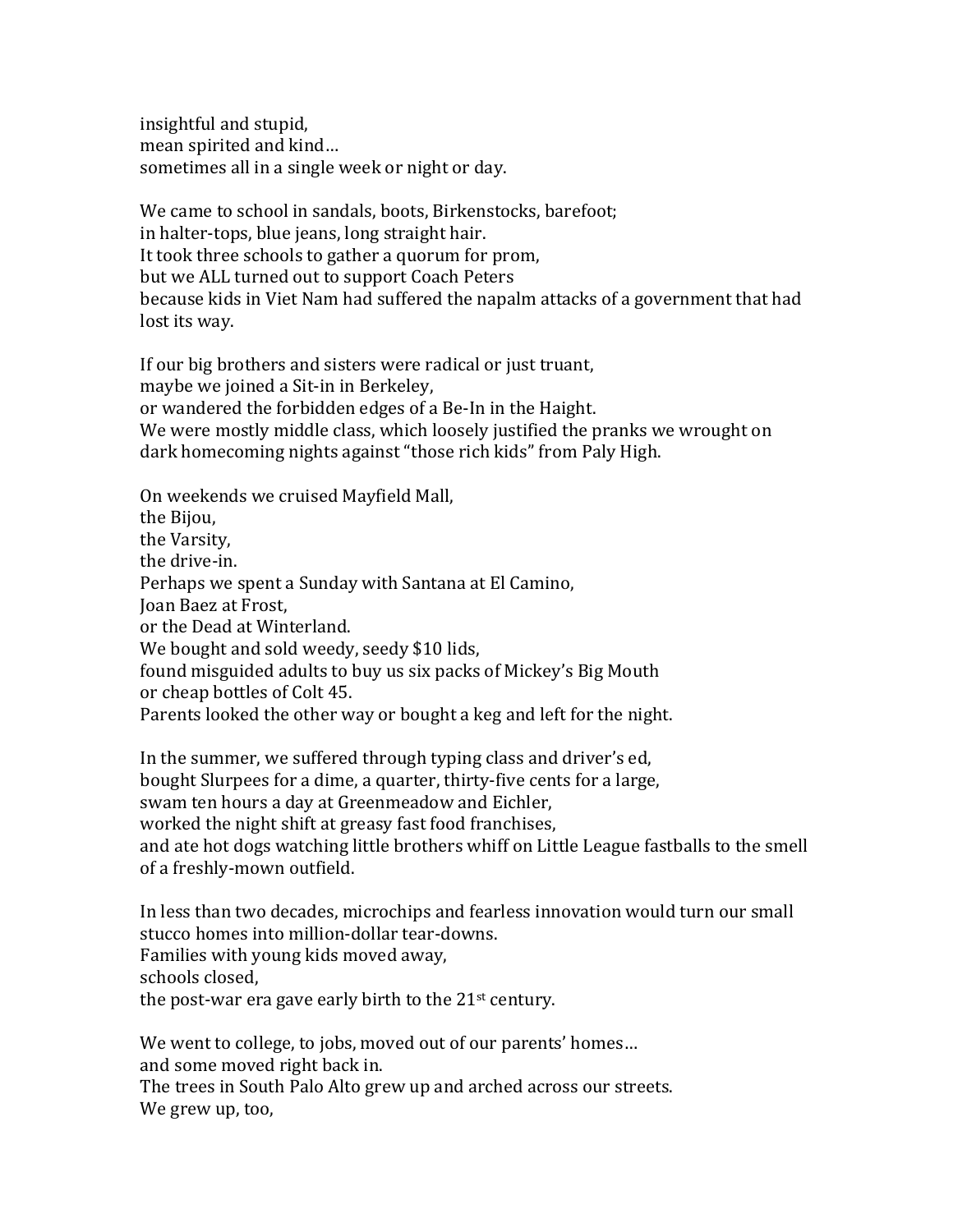sharing a window of time and space perhaps not unique...but certainly it was ours.